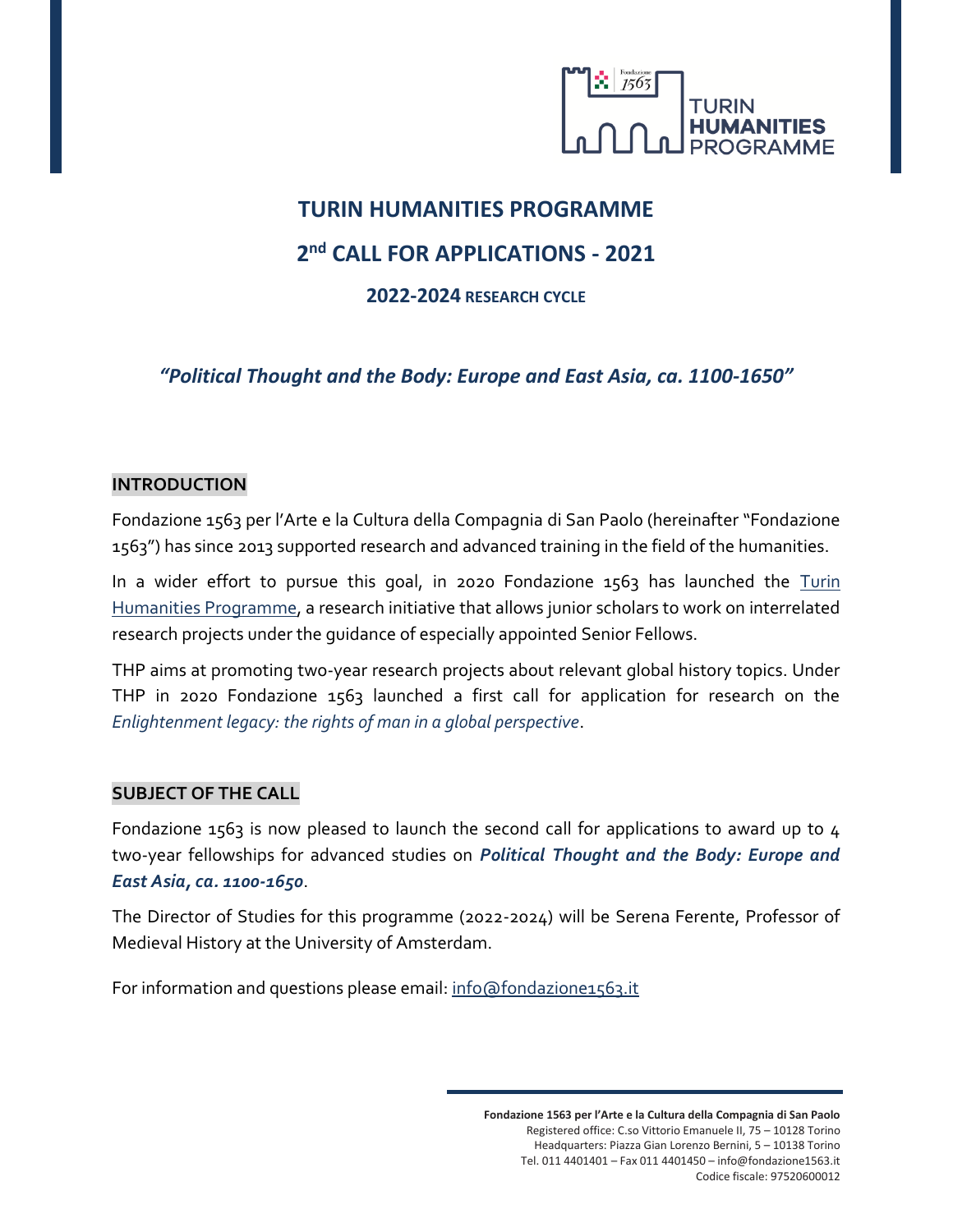

Applicants are invited to submit research projects of a maximum of 3000 words, plus bibliography. Projects are expected to engage with one or more aspects of the general research framework *Political Thought and the Body: Europe and East Asia, ca. 1100-1650*.

Proposals are expected to focus on the symbolic use of the body in political discourse through the analysis of texts, objects and images produced in the Euro-Mediterranean and/or East Asian world during the period between ca. 1100 and ca. 1650. Proposals should also contain an illustration of the different project phases, the relevant sources and methodologies and the expected outcomes, which will be considered an integral part of the project itself.

Details of the research framework can be found **[here](https://www.fondazione1563.it/en/thp/research-projects/research-project-2021/)**.

In addition to the research proposal, applicants must submit their **Curriculum vitae et studiorum** and:

- an article-length piece of writing, published or unpublished, which demonstrates innovative thinking (written in English, French, German, Italian, or Spanish) and
- the contact information of two scholars familiar with the applicant's work and willing to act as their referees (one of whom can be their PhD supervisor); only the referees of shortlisted candidates will be contacted by the Fondazione 1563.

Successful candidates will carry out their individual research projects under the supervision of the Director of Studies. They will also collaborate to the organization of activities such as seminars, conferences, exhibitions and summer schools, during which they will be invited to share their research projects with a wider community of academics as well as students and the general public.

### **ELIGIBLE APPLICATIONS**

The call is open to applicants holding a doctorate in History or in any discipline in the Humanities.

Applicants who will be awarded their doctoral title before 31 July 2022 are also eligible to apply.

Applicants should normally be within 7 years of the award of their Ph.D.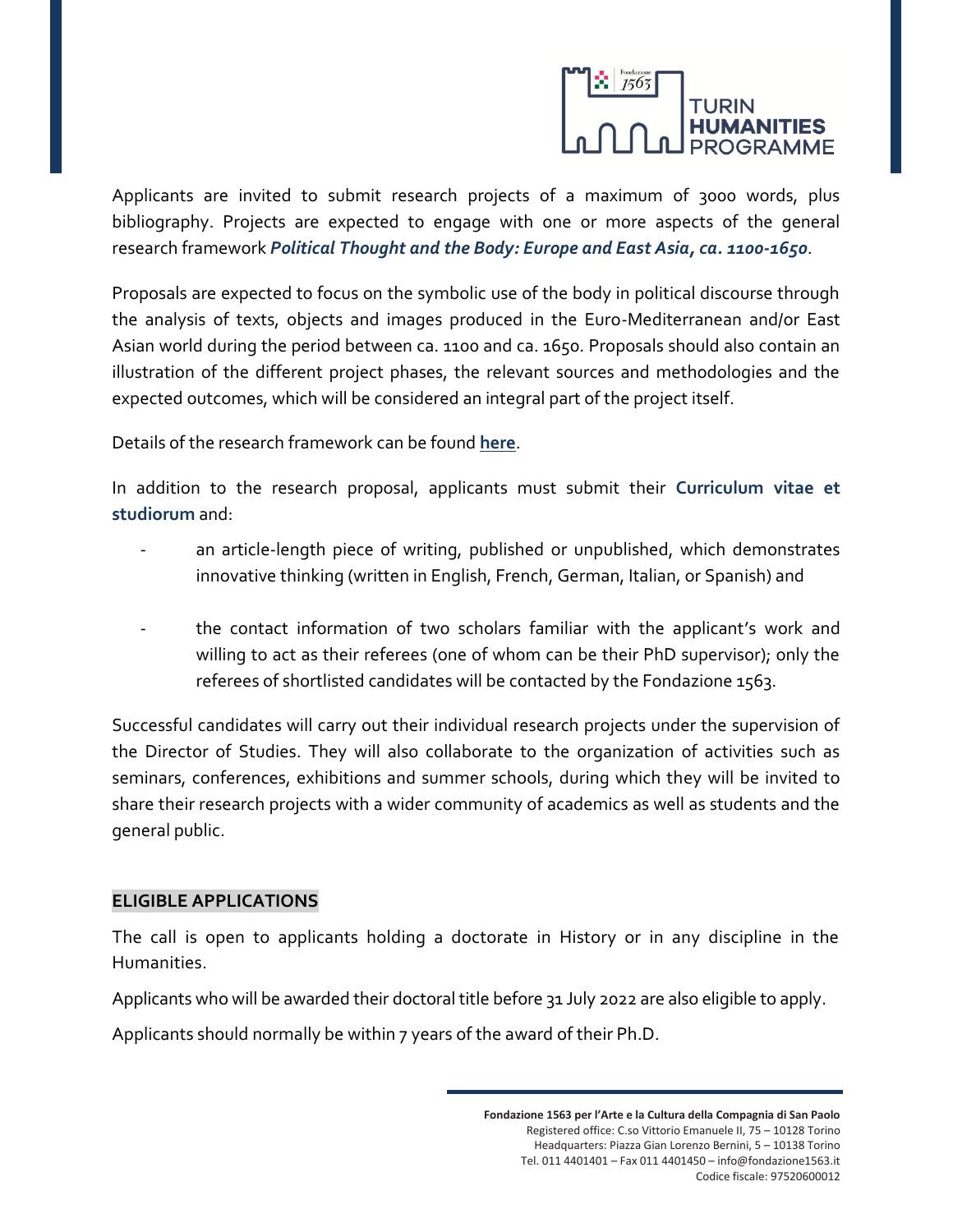

They must be fluent in English, both spoken and written. English will be the working language of THP.

There are no nationality requirements.

Fondazione 1563 encourages applications from scholars of all backgrounds. We welcome diversity and are committed to creating an inclusive work environment.

## **FELLOWSHIP GRANTS**

Each of the 4 Fellowships consists of an overall grant of  $\epsilon$  50.000 (before taxes) to be paid according to the terms and conditions available **[here](https://www.fondazione1563.it/en/thp/call-for-applications-thp/terms/)**.

The grant will last two years, starting on **September 1, 2022 until August 31, 2024**.

These grants may not be held in conjunction with any other award.

Fellows will be requested to reside in Turin for the duration of the fellowship and Fondazione 1563 will provide accommodation according to the terms and conditions available **[here](https://www.fondazione1563.it/en/thp/call-for-applications-thp/terms/)**.

If the fellow is awarded any other grant during the THP fellowship, Fondazione 1563 reserves the right to withdraw and cancel the remaining part of the grant to be disbursed.

For any further information on the grants please refer to the *THP Terms and Conditions of Grant*, that can be found **[here](https://www.fondazione1563.it/en/thp/call-for-applications-thp/terms/)**.

#### **HOW TO SUBMIT A PROPOSAL**

Applications must be submitted online by filling out the form available on the website of Fondazione 1563 at [www.fondazione1563.it/application-form-thp-2021/](https://www.fondazione1563.it/application-form-thp-2021/) under *[THP/Call for](https://www.fondazione1563.it/en/thp/call-for-applications-thp/thp-2021/)  [applications/THP-2021.](https://www.fondazione1563.it/en/thp/call-for-applications-thp/thp-2021/)* Applications submitted by other means will not be considered.

For the application instructions please visit the following [page.](https://www.fondazione1563.it/application-form-thp-2021/)

Applications must be submitted by **February 15, 2022 (11.00 PM CET)**.